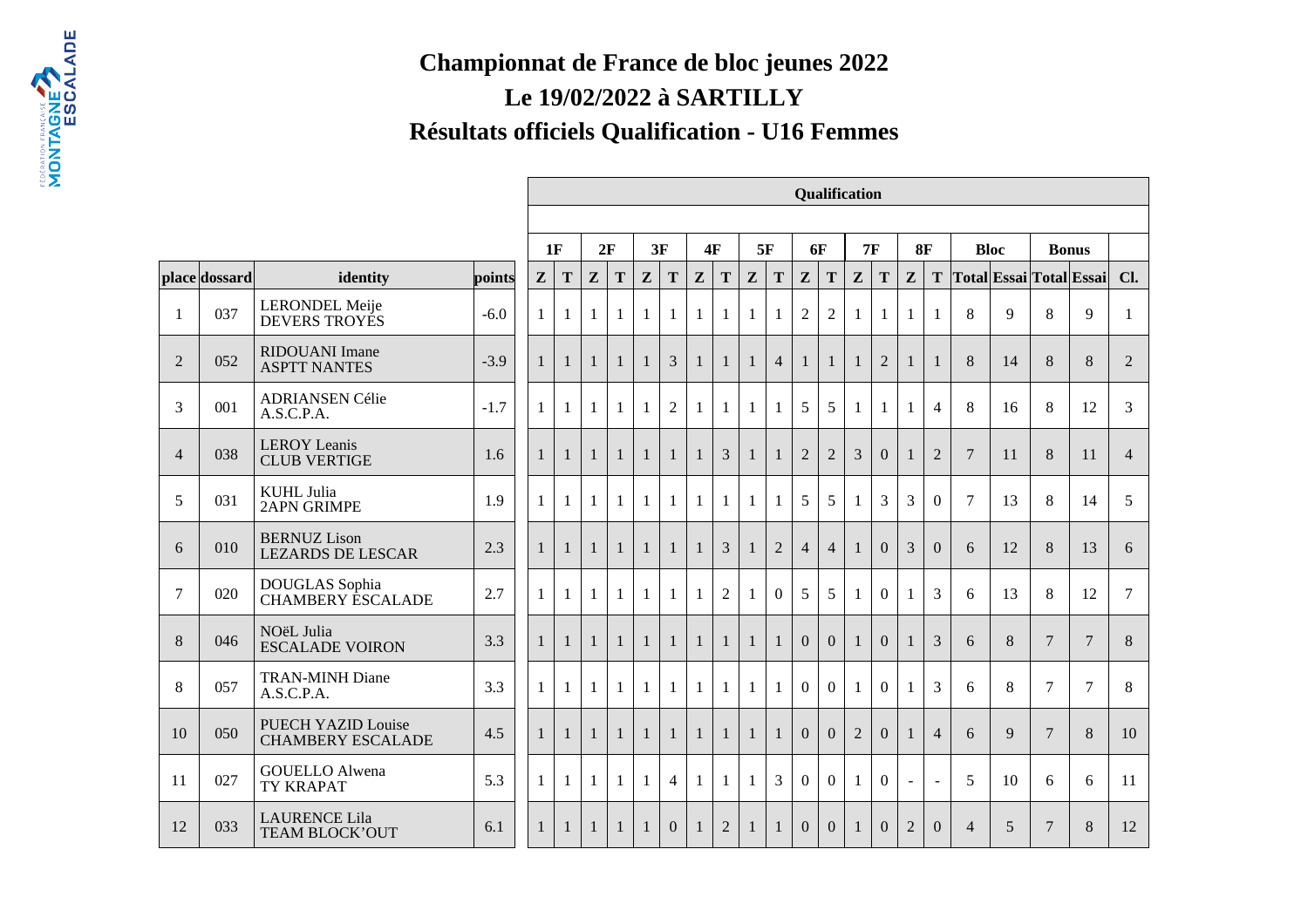| 12 | 041 | <b>MANGIN Elisa</b><br>A.S.C.P.A.                   | 6.1  | $\mathbf{1}$ | 1            | -1           | 1            | 1              | $\overline{2}$ | 1              | $\overline{0}$ | 1              | 1                | $\overline{0}$   | $\overline{0}$ | $\overline{2}$ | $\boldsymbol{0}$ | $\mathbf{1}$   | $\boldsymbol{0}$ | $\overline{4}$ | 5              | $\tau$          | 8               | 12     |
|----|-----|-----------------------------------------------------|------|--------------|--------------|--------------|--------------|----------------|----------------|----------------|----------------|----------------|------------------|------------------|----------------|----------------|------------------|----------------|------------------|----------------|----------------|-----------------|-----------------|--------|
| 14 | 045 | <b>MORINEAU</b> Aude<br><b>CHAMBERY ESCALADE</b>    | 7.9  | $\mathbf{1}$ | $\mathbf{1}$ | $\mathbf{1}$ | $\mathbf{1}$ | $\mathbf{1}$   | $\overline{0}$ | $\overline{2}$ | $\overline{2}$ | $\mathbf{1}$   | $\mathbf{1}$     | $\overline{0}$   | $\overline{0}$ | $\overline{2}$ | $\overline{0}$   | 1              | $\overline{0}$   | $\overline{4}$ | 5              | $\overline{7}$  | 9               | 14     |
| 15 | 011 | <b>BREBION Macha</b><br><b>ARDESCA</b>              | 8.9  | $\mathbf{1}$ | 1            | $\mathbf{1}$ | $\mathbf{1}$ | $\mathbf{1}$   | $\overline{2}$ | $\mathbf{1}$   | $\overline{2}$ | $\mathbf{1}$   | $\overline{0}$   | $\overline{0}$   | $\overline{0}$ | $\mathbf{1}$   | $\Omega$         | $\overline{2}$ | $\overline{0}$   | $\overline{4}$ | 6              | $\tau$          | 8               | 15     |
| 16 | 002 | <b>ALVERNHE Luna</b><br><b>BLOCK'OUT TOULOUSE</b>   | 10.0 | $\mathbf{1}$ | $\mathbf{1}$ | $\mathbf{1}$ | $\mathbf{1}$ | $\mathbf{1}$   | $\overline{0}$ | $\mathbf{1}$   | $\mathbf{1}$   | $\mathbf{1}$   | $\overline{0}$   | $\overline{0}$   | $\Omega$       | $\mathbf{1}$   | $\Omega$         | 3              | 3                | $\overline{4}$ | 6              | $7\phantom{.0}$ | 9               | 16     |
| 16 | 062 | <b>VITALI</b> Emma<br><b>CHAMBERY ESCALADE</b>      | 10.0 | $\mathbf{1}$ | 1            | 1            | 1            | 1              | $\overline{0}$ | 1              | $\overline{2}$ | 1              | $\overline{0}$   | $\overline{2}$   | $\overline{2}$ | $\overline{2}$ | $\overline{0}$   | $\overline{0}$ | $\overline{0}$   | $\overline{4}$ | 6              | $\tau$          | 9               | 16     |
| 18 | 008 | <b>BENETON</b> Isia<br>MONISTROL VERTICALE          | 12.4 | $\mathbf{1}$ | $\mathbf{1}$ | $\mathbf{1}$ | $\mathbf{1}$ | $\mathbf{1}$   | $\overline{0}$ | $\mathbf{1}$   | $\mathfrak{Z}$ | $\mathbf{1}$   | $\boldsymbol{0}$ | $\boldsymbol{0}$ | $\overline{0}$ | 3              | $\boldsymbol{0}$ | $\mathbf{1}$   | $\overline{2}$   | $\overline{4}$ | $\overline{7}$ | $\overline{7}$  | 9               | $18\,$ |
| 19 | 055 | <b>SAMANI</b> Lila<br>PYRENEA SPORTS                | 13.7 | $\mathbf{1}$ | $\mathbf{1}$ | $\mathbf{1}$ | 1            | $\mathbf{1}$   | $\overline{0}$ | $\mathbf{1}$   | $\Omega$       | $\overline{0}$ | $\overline{0}$   | $\overline{4}$   | $\overline{4}$ | $\mathbf{1}$   | $\Omega$         | $\mathbf{1}$   | 3                | $\overline{4}$ | 9              | $\overline{7}$  | 10              | 19     |
| 20 | 029 | <b>HERMEN Elisa</b><br>LA DEGAINE ESCALADE ET       | 15.1 | $\mathbf{1}$ | $\mathbf{1}$ | $\mathbf{1}$ | $\mathbf{1}$ | $\overline{2}$ | $\overline{0}$ | $\mathbf{1}$   | 3              | $\mathbf{1}$   | $\mathbf{1}$     | $\overline{0}$   | $\overline{0}$ | $\overline{0}$ | $\overline{0}$   | $\overline{0}$ | $\overline{0}$   | $\overline{4}$ | 6              | $\mathfrak{S}$  | 6               | 20     |
| 21 | 051 | <b>REYBET DEGAT Philomene</b><br>ROC EVASION ANNECY | 16.6 | $\mathbf{1}$ | $\mathbf{1}$ | 1            | $\mathbf{1}$ | $\mathbf{1}$   | $\overline{0}$ | $\mathbf{1}$   | $\mathbf{1}$   | $\overline{4}$ | 5                | $\overline{0}$   | $\overline{0}$ | $\overline{0}$ | $\overline{0}$   | $\overline{0}$ | $\overline{0}$   | $\overline{4}$ | 8              | 5               | 8               | 21     |
| 22 | 047 | <b>PLANCHON Meline</b><br><b>IMAGINE</b>            | 18.1 | $\mathbf{1}$ | $\mathbf{1}$ | $\mathbf{1}$ | $\mathbf{1}$ | $\overline{0}$ | $\overline{0}$ | $\mathbf{1}$   | $\sqrt{2}$     | $\mathbf{1}$   | $\overline{4}$   | $\blacksquare$   | $\Box$         | $\overline{0}$ | $\overline{0}$   | $\overline{a}$ | $\blacksquare$   | $\overline{4}$ | 8              | $\overline{4}$  | $\overline{4}$  | 22     |
| 23 | 059 | <b>VILLEDIEU Maelane</b><br><b>AUSTRAL ROC</b>      | 19.7 | 1            | 1            | -1           | 1            | $\mathbf{1}$   | 3              | $\overline{0}$ | $\overline{0}$ | $\overline{0}$ | $\overline{0}$   | $\overline{0}$   | $\overline{0}$ | $\equiv$       | $\blacksquare$   | $\mathfrak{2}$ | $\overline{4}$   | $\overline{4}$ | 9              | $\overline{4}$  | 5               | 23     |
| 24 | 040 | <b>LÉONARD</b> Lucie<br><b>C.A.F. CHALONS EN</b>    | 21.3 | $\mathbf{1}$ | $\mathbf{1}$ | $\mathbf{1}$ | $\mathbf{1}$ | $\mathbf{1}$   | $\overline{0}$ | $\overline{3}$ | $\overline{0}$ | $\mathbf{1}$   | $\overline{0}$   | 5                | 5              | $\mathbf{1}$   | $\Omega$         | $\overline{2}$ | $\overline{0}$   | 3              | $\overline{7}$ | 8               | 15              | 24     |
| 25 | 024 | FARO Mathilde<br><b>CLUB VERTIGE</b>                | 23.1 | $\mathbf{1}$ | 1            | $\mathbf{1}$ | $\mathbf{1}$ | $\mathbf{1}$   | $\Omega$       | $\mathbf{1}$   | $\mathbf{1}$   | 1              | $\overline{0}$   | $\overline{0}$   | $\overline{0}$ | $\Omega$       | $\Omega$         | $\mathbf{1}$   | $\overline{0}$   | 3              | 3              | 6               | 6               | 25     |
| 26 | 058 | <b>VIALA Olivia</b><br><b>UNION SAINT BRUNO</b>     | 24.9 | $\mathbf{1}$ | $\mathbf{1}$ | $\mathbf{1}$ | $\mathbf{1}$ | $\mathbf{1}$   | $\overline{0}$ | $\mathbf{1}$   | $\mathbf{0}$   | $\mathbf{1}$   | $\mathbf{1}$     | $\overline{0}$   | $\overline{0}$ | $\overline{0}$ | $\overline{0}$   | $\overline{2}$ | $\overline{0}$   | 3              | 3              | 6               | $7\phantom{.0}$ | 26     |
| 27 | 013 | <b>BRUCKER Mélusine</b><br>A.S.C.P.A.               | 26.7 | $\mathbf{1}$ | 1            | 1            | 1            | $\overline{2}$ | $\overline{0}$ | $\mathbf{1}$   | $\mathbf{1}$   | $\overline{2}$ | $\overline{0}$   | $\overline{0}$   | $\overline{0}$ | 3              | $\overline{0}$   | $\overline{0}$ | $\overline{0}$   | 3              | 3              | 6               | 10              | 27     |
| 28 | 035 | <b>LECAMP</b> Céleste<br><b>ASPALA ANTONY</b>       | 28.7 | $\mathbf{1}$ | $\mathbf{1}$ | $\mathbf{1}$ | $\mathbf{1}$ | $\mathbf{1}$   | $\overline{4}$ | $\mathbf{1}$   | $\overline{0}$ | $\mathbf{1}$   | $\overline{0}$   | $\overline{0}$   | $\overline{0}$ | $\overline{0}$ | $\overline{0}$   | 1              | $\boldsymbol{0}$ | 3              | 6              | 6               | 6               | $28\,$ |
| 29 | 032 | <b>LARZUL</b> Capucine<br><b>BOU'D'BROUSSE</b>      | 30.7 | $\mathbf{1}$ | $\mathbf{1}$ | -1           | $\mathbf{1}$ | $\mathbf{1}$   | $\Omega$       | $\mathbf{1}$   | $\Omega$       | $\mathbf{1}$   | $\mathbf{1}$     | $\Omega$         | $\Omega$       | $\Omega$       | $\theta$         | $\Omega$       | $\Omega$         | 3              | 3              | 5               | 5               | 29     |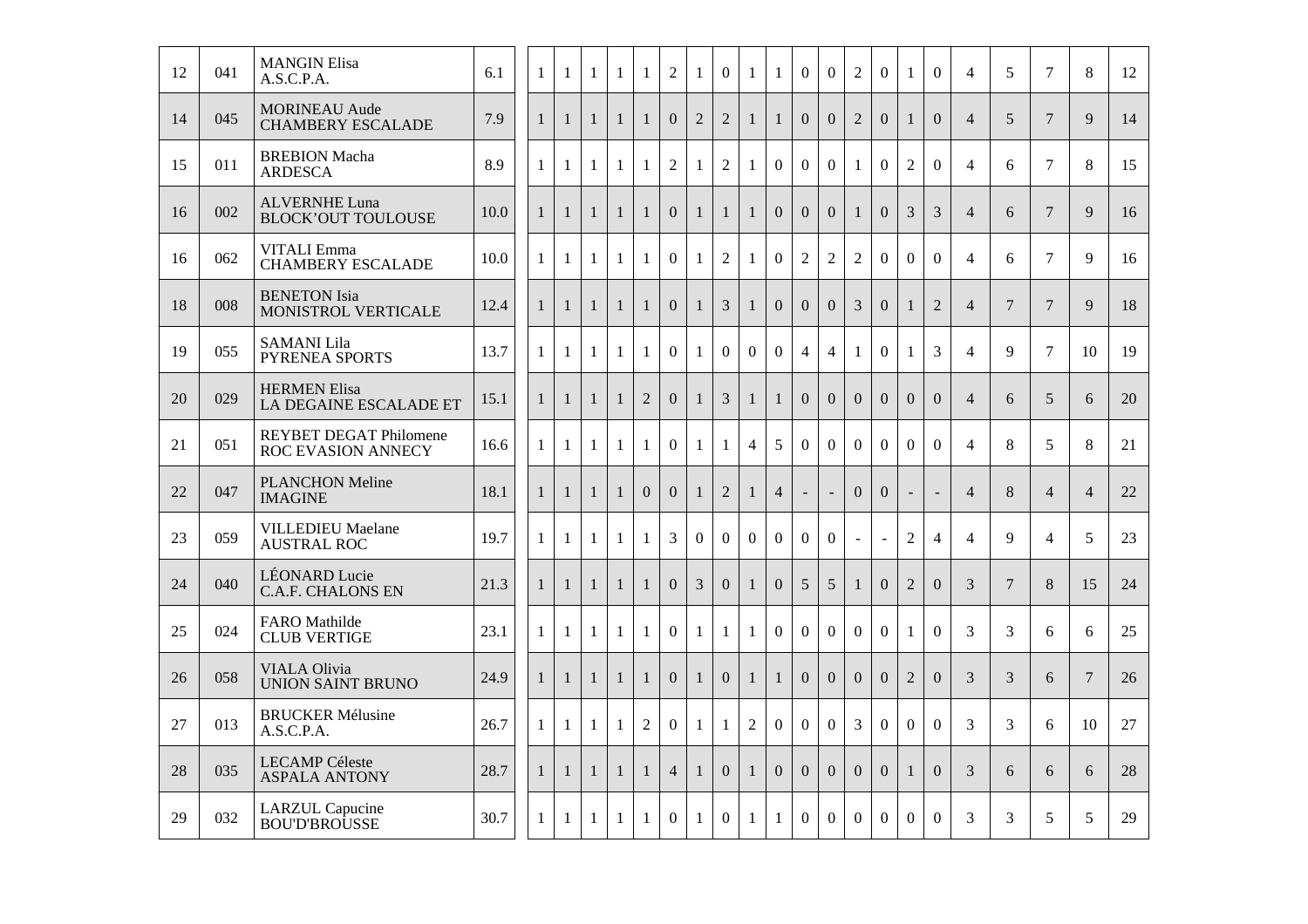| 30 | 061 | <b>VILLENEUVE Taïs</b><br><b>GRAVITE PLUS</b>          | 32.8 | $\mathbf{1}$ | $\mathbf{1}$ | $\mathbf{1}$ | $\mathbf{1}$   | $\mathbf{1}$   | $\mathbf{1}$   | $\mathbf{1}$   | $\overline{0}$ | $\overline{0}$ | $\overline{0}$ | $\overline{0}$ | $\overline{0}$ | $\overline{2}$   | $\overline{0}$ | $\overline{0}$           | $\theta$                 | 3              | 3              | 5                        | 6              | 30 |
|----|-----|--------------------------------------------------------|------|--------------|--------------|--------------|----------------|----------------|----------------|----------------|----------------|----------------|----------------|----------------|----------------|------------------|----------------|--------------------------|--------------------------|----------------|----------------|--------------------------|----------------|----|
| 31 | 003 | <b>BALBI</b> Ludivine<br><b>BLOCK'OUT TOULOUSE</b>     | 34.9 | $\mathbf{1}$ | $\mathbf{1}$ | $\mathbf{1}$ | $\mathbf{1}$   | $\mathbf{1}$   | $\overline{0}$ | $\mathbf{1}$   | $\overline{2}$ | $\overline{2}$ | $\overline{0}$ | $\Omega$       | $\Omega$       | $\Omega$         | $\overline{0}$ | $\Omega$                 | $\overline{0}$           | 3              | $\overline{4}$ | 5                        | 6              | 31 |
| 32 | 030 | KOELEMEIJER Meï Linh<br>TY KRAPAT                      | 37.1 | 1            | 1            | $\mathbf{1}$ | $\mathbf{1}$   | $\mathbf{1}$   | $\overline{0}$ | $\mathbf{1}$   | 3              | $\overline{2}$ | $\overline{0}$ | $\overline{0}$ | $\overline{0}$ | $\overline{0}$   | $\overline{0}$ | $\mathbf{0}$             | $\Omega$                 | 3              | 5              | $\overline{5}$           | 6              | 32 |
| 33 | 039 | <b>LUDES</b> Candice<br><b>SAC A POF</b>               | 39.4 | $\mathbf{1}$ | $\mathbf{1}$ | $\mathbf{1}$ | $\mathbf{1}$   | $\mathbf{1}$   | $\overline{2}$ | $\overline{0}$ | $\Omega$       | $\overline{2}$ | $\overline{0}$ | $\blacksquare$ | $\sim$         | $\overline{0}$   | $\overline{0}$ | $\mathbf{r}$             | $\overline{\phantom{a}}$ | 3              | $\overline{4}$ | $\overline{\mathcal{A}}$ | 5              | 33 |
| 34 | 060 | <b>VILLEGAS Ambre</b><br><b>CLUB VERTIGE</b>           | 41.8 | $\mathbf{1}$ | $\mathbf{1}$ | $\mathbf{1}$ | $\mathbf{1}$   | $\overline{2}$ | $\overline{0}$ | $\overline{0}$ | $\overline{0}$ | $\overline{2}$ | $\overline{3}$ |                | $\overline{a}$ | $\Omega$         | $\Omega$       | $\Omega$                 | $\overline{0}$           | 3              | 5              | $\overline{4}$           | 6              | 34 |
| 35 | 063 | WOLFF Maï Li<br>PARTAGE ESCALADE                       | 44.2 | 1            | $\mathbf{1}$ | $\mathbf{1}$ | $\mathbf{1}$   | $\blacksquare$ | $\blacksquare$ | $\mathbf{1}$   | 5              | $\overline{2}$ | $\overline{0}$ | $\overline{0}$ | $\overline{0}$ | $\boldsymbol{0}$ | $\overline{0}$ | $\bar{\phantom{a}}$      | $\equiv$                 | 3              | $\tau$         | $\overline{4}$           | 5              | 35 |
| 36 | 042 | <b>MIGIEU Marion</b><br>A.S. GRIMPER                   | 46.7 | $\mathbf{1}$ | $\mathbf{1}$ | $\mathbf{1}$ | $\mathbf{1}$   | $\mathbf{1}$   | $\overline{0}$ | $\mathbf{1}$   | $\Omega$       | $\mathbf{1}$   | $\overline{0}$ |                | $\overline{a}$ | $\mathbf{1}$     | $\Omega$       | $\overline{2}$           | $\Omega$                 | 2              | 2              | $7\phantom{.0}$          | 8              | 36 |
| 37 | 018 | <b>CUSSAGUET Keziah</b><br>PAREMPUYRE VERTICAL         | 49.3 | 1            | $\mathbf{1}$ | $\mathbf{1}$ | $\mathbf{1}$   | $\mathbf{1}$   | $\overline{0}$ | $\mathbf{1}$   | $\overline{0}$ | $\overline{2}$ | $\overline{0}$ | $\overline{0}$ | $\overline{0}$ | $\mathbf{1}$     | $\overline{0}$ | $\overline{0}$           | $\mathbf{0}$             | $\overline{2}$ | $\overline{2}$ | 6                        | $\overline{7}$ | 37 |
| 38 | 012 | <b>BRISOU</b> Maeva<br><b>ESCALABEL</b>                | 52.0 | $\mathbf{1}$ | $\mathbf{1}$ | $\mathbf{1}$ | $\overline{2}$ | $\mathbf{1}$   | $\overline{0}$ | $\overline{2}$ | $\overline{0}$ | $\mathbf{1}$   | $\overline{0}$ |                |                | $\overline{4}$   | $\overline{0}$ | $\overline{0}$           | $\overline{0}$           | 2              | 3              | 6                        | 10             | 38 |
| 39 | 006 | <b>BEHAR</b> Diane<br><b>CLUB DES SPORTS</b>           | 54.7 | $\mathbf{1}$ | $\mathbf{1}$ | $\mathbf{1}$ | $\mathbf{1}$   | $\mathbf{1}$   | $\overline{0}$ | $\overline{0}$ | $\overline{0}$ | $\mathbf{1}$   | $\overline{0}$ | $\overline{0}$ | $\overline{0}$ | $\overline{0}$   | $\overline{0}$ | $\mathbf{1}$             | $\overline{0}$           | $\overline{2}$ | $\overline{2}$ | 5                        | 5              | 39 |
| 40 | 028 | <b>GRIOT Léa</b><br><b>BRIANCON ESCALADE</b>           | 57.5 | $\mathbf{1}$ | $\mathbf{1}$ | $\mathbf{1}$ | $\mathbf{1}$   | $\mathbf{1}$   | $\overline{0}$ | $\overline{0}$ | $\overline{0}$ | $\mathbf{1}$   | $\overline{0}$ | $\overline{0}$ | $\Omega$       | $\overline{2}$   | $\overline{0}$ | $\overline{\phantom{a}}$ | $\sim$                   | 2              | 2              | 5                        | 6              | 40 |
| 41 | 017 | <b>COUSSEAU Claire</b><br>JE GRIMPE 85                 | 60.3 | $\mathbf{1}$ | $\mathbf{1}$ | $\mathbf{1}$ | $\mathbf{1}$   | $\mathbf{1}$   | $\overline{0}$ | $\overline{3}$ | $\mathbf{0}$   | $\mathbf{1}$   | $\overline{0}$ | $\overline{0}$ | $\overline{0}$ | $\overline{0}$   | $\overline{0}$ | $\overline{0}$           | $\overline{0}$           | $\overline{2}$ | $\overline{2}$ | 5                        | $\overline{7}$ | 41 |
| 41 | 019 | <b>DAUFRESNE Chloe</b><br>LES MONTES EN L'AIR          | 60.3 | $\mathbf{1}$ | $\mathbf{1}$ | $\mathbf{1}$ | $\mathbf{1}$   | $\mathbf{1}$   | $\overline{0}$ | $\overline{2}$ | $\Omega$       | $\overline{2}$ | $\Omega$       | $\Omega$       | $\Omega$       | $\Omega$         | $\Omega$       | $\Omega$                 | $\overline{0}$           | 2              | 2              | $\overline{5}$           | $\overline{7}$ | 41 |
| 43 | 044 | <b>MONEY Capucine</b><br>PYRENEA SPORTS                | 66.2 | $\mathbf{1}$ | $\mathbf{1}$ | $\mathbf{1}$ | $\mathbf{1}$   | $\mathbf{1}$   | $\overline{0}$ | $\overline{4}$ | $\overline{0}$ | $\mathbf{1}$   | $\overline{0}$ | $\overline{0}$ | $\overline{0}$ | $\overline{0}$   | $\overline{0}$ | $\overline{0}$           | $\overline{0}$           | $\overline{2}$ | $\overline{2}$ | 5                        | 8              | 43 |
| 43 | 054 | <b>SALLE PELTIER Anouck</b><br>A.S.A. ESCALADE AVRILLE | 66.2 | $\mathbf{1}$ | 1            | $\mathbf{1}$ | $\mathbf{1}$   | 3              | $\overline{0}$ | $\mathbf{1}$   | $\overline{0}$ | $\overline{2}$ | $\overline{0}$ | $\Omega$       | $\Omega$       | $\Omega$         | $\overline{0}$ | $\overline{0}$           | $\overline{0}$           | 2              | 2              | $\overline{5}$           | 8              | 43 |
| 45 | 009 | <b>BERNIE Coline</b><br><b>AQUA GRIMPE MILLAU</b>      | 72.5 | 1            | $\mathbf{1}$ | 1            | $\mathbf{1}$   | 1              | $\overline{0}$ | 1              | $\overline{0}$ | $\overline{0}$ | $\overline{0}$ | $\overline{0}$ | $\overline{0}$ | $\overline{0}$   | $\overline{0}$ | $\overline{0}$           | $\overline{0}$           | $\overline{2}$ | $\overline{2}$ | $\overline{4}$           | $\overline{4}$ | 45 |
| 45 | 049 | POUPON NAVARRO Juliette<br><b>CAHORS ESCALADE</b>      | 72.5 | $\mathbf{1}$ | $\mathbf{1}$ | $\mathbf{1}$ | $\mathbf{1}$   | $\mathbf{1}$   | $\Omega$       | $\Omega$       | $\overline{0}$ | $\mathbf{1}$   | $\Omega$       | $\Omega$       | $\Omega$       | $\Omega$         | $\Omega$       | $\Omega$                 | $\Omega$                 | 2              | 2              | $\overline{4}$           | $\overline{4}$ | 45 |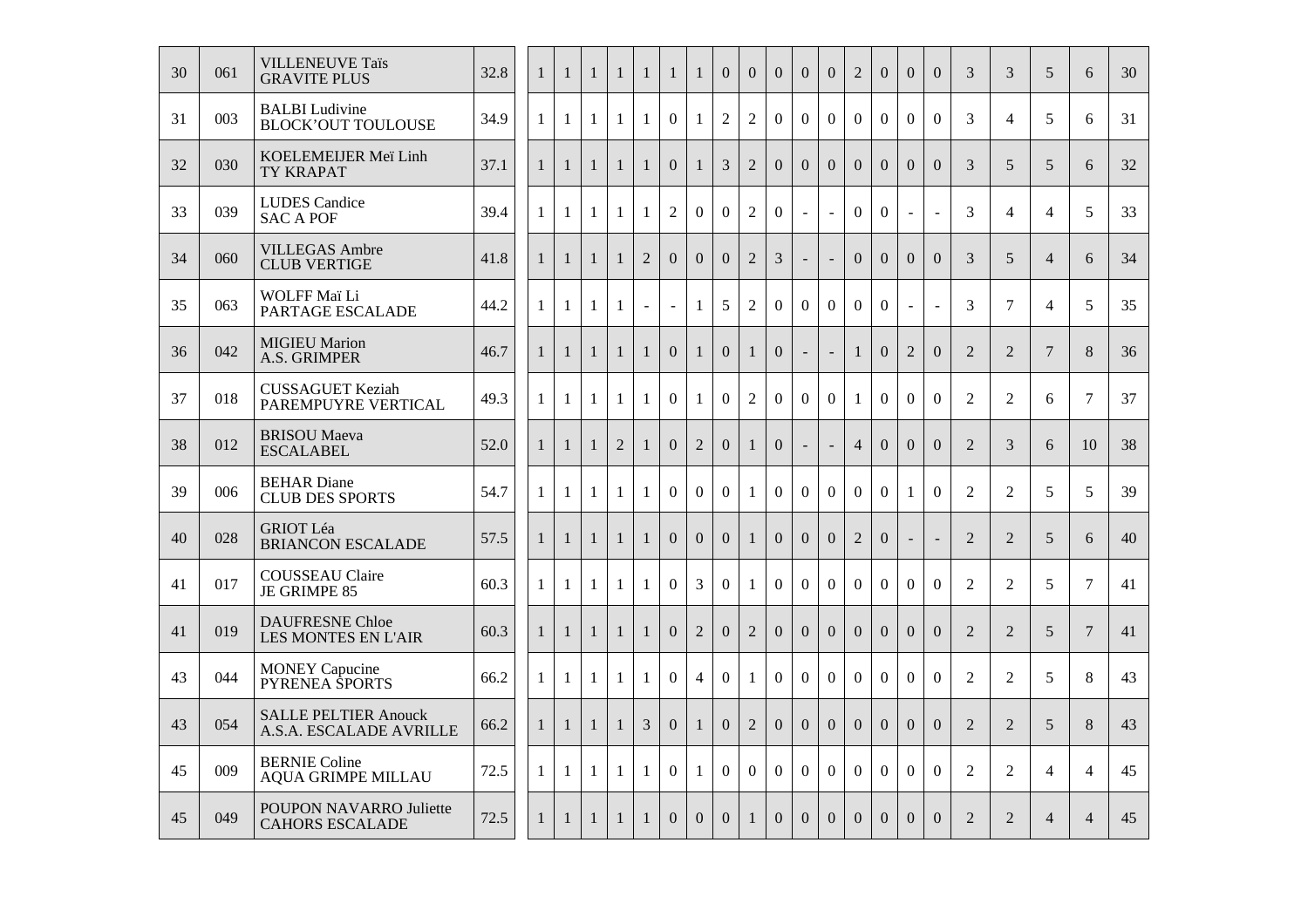| 47 | 014 | <b>CELESCHI</b> Eva<br>A.S. GRIMPER                  | 79.0                 | 1              | $\mathbf{1}$   | $\mathbf{1}$ | $\mathbf{1}$   | $\mathbf{2}$     | $\overline{0}$   | $\mathbf{0}$     | $\boldsymbol{0}$ | 1                        | $\Omega$                 | $\blacksquare$           | $\sim$                   | $\Omega$                 | $\Omega$                 | $\Omega$                 | $\Omega$                 | 2              | 2              | $\overline{4}$ | 5              | 47 |
|----|-----|------------------------------------------------------|----------------------|----------------|----------------|--------------|----------------|------------------|------------------|------------------|------------------|--------------------------|--------------------------|--------------------------|--------------------------|--------------------------|--------------------------|--------------------------|--------------------------|----------------|----------------|----------------|----------------|----|
| 48 | 005 | <b>BATAILHOU Justine</b><br><b>ROC ET VOL</b>        | 82.3                 | $\mathbf{1}$   | $\mathbf{1}$   | $\mathbf{1}$ | $\mathbf{1}$   | $\mathbf{1}$     | $\overline{0}$   | $\overline{0}$   | $\overline{0}$   | $\overline{3}$           | $\overline{0}$           | $\overline{0}$           | $\overline{0}$           | $\overline{0}$           | $\overline{0}$           | $\mathbf{0}$             | $\Omega$                 | $\overline{2}$ | $\overline{2}$ | $\overline{4}$ | 6              | 48 |
| 48 | 034 | <b>LE HEN Clara</b><br><b>ENTENTE SPORTIVE</b>       | 82.3                 | $\mathbf{1}$   | $\mathbf{1}$   | $\mathbf{1}$ | 1              | $\overline{2}$   | $\overline{0}$   | $\mathbf{0}$     | $\overline{0}$   | $\overline{2}$           | $\overline{0}$           | $\Omega$                 | $\Omega$                 | $\Omega$                 | $\theta$                 | $\Omega$                 | $\Omega$                 | 2              | $\overline{2}$ | $\overline{4}$ | 6              | 48 |
| 50 | 023 | <b>FARGETTON Juliette</b><br><b>LACROIX ESCALADE</b> | 89.2                 | $\mathbf{1}$   | $\mathbf{1}$   | $\mathbf{1}$ | $\overline{2}$ | $\mathbf{1}$     | $\overline{0}$   | $\overline{4}$   | $\overline{0}$   | $\overline{0}$           | $\overline{0}$           | $\overline{0}$           | $\overline{0}$           | $\Box$                   | $\overline{\phantom{a}}$ | $\blacksquare$           | $\bar{a}$                | $\overline{2}$ | 3              | $\overline{4}$ | $\overline{7}$ | 50 |
| 51 | 004 | <b>BARTHES CAMPODIFIORI</b><br>Natacha               | 92.8                 | $\mathbf{1}$   | $\mathbf{1}$   | $\mathbf{1}$ | $\mathbf{1}$   | $\mathbf{1}$     | $\overline{0}$   | $\overline{0}$   | $\overline{0}$   | $\overline{0}$           | $\overline{0}$           | $\overline{a}$           | $\sim$                   | $\overline{0}$           | $\overline{0}$           | $\blacksquare$           | $\sim$                   | 2              | $\overline{2}$ | 3              | 3              | 51 |
| 51 | 021 | <b>DROUET Julia</b><br><b>CLUB ALPIN FRANCAIS</b>    | 92.8                 | $\mathbf{1}$   | $\mathbf{1}$   | $\mathbf{1}$ | $\mathbf{1}$   | $\overline{0}$   | $\overline{0}$   | $\mathbf{1}$     | $\overline{0}$   | $\mathbf{0}$             | $\Omega$                 | $\Omega$                 | $\Omega$                 | $\Omega$                 | $\theta$                 | $\Omega$                 | $\theta$                 | 2              | $\overline{2}$ | 3              | 3              | 51 |
| 53 | 026 | <b>GIROT</b> Capucine<br><b>CLUB ESCALADE</b>        | 100.<br>$\mathbf{1}$ | $\mathbf{1}$   | $\mathbf{1}$   | $\mathbf{1}$ | $\mathbf{1}$   | $\overline{0}$   | $\boldsymbol{0}$ | $\overline{0}$   | $\overline{0}$   | $\overline{2}$           | $\overline{0}$           | $\overline{0}$           | $\overline{0}$           | $\overline{0}$           | $\overline{0}$           | $\overline{\phantom{a}}$ | $\sim$                   | $\overline{2}$ | $\overline{2}$ | $\overline{3}$ | $\overline{4}$ | 53 |
| 54 | 022 | <b>DUPOUX Alice</b><br>E.S. MASSY                    | 103.<br>9            | $\mathbf{1}$   | $\mathbf{1}$   | $\mathbf{1}$ | $\mathbf{1}$   | $\Omega$         | $\Omega$         | $\overline{0}$   | $\overline{0}$   | $\overline{0}$           | $\overline{0}$           |                          | $\mathbf{r}$             | $\overline{0}$           | $\Omega$                 | 3                        | $\overline{0}$           | $\overline{2}$ | $\overline{2}$ | 3              | 5              | 54 |
| 55 | 056 | <b>SILVESTRE</b> Lorette<br><b>AMICALE LAIQUE</b>    | 107.<br>$\tau$       | $\overline{2}$ | $\overline{2}$ | $\mathbf{1}$ | $\mathbf{1}$   | $\mathbf{1}$     | $\overline{0}$   | $\overline{0}$   | $\overline{0}$   | $\overline{0}$           | $\overline{0}$           | $\overline{0}$           | $\overline{0}$           | $\overline{0}$           | $\overline{0}$           | $\overline{0}$           | $\overline{0}$           | $\overline{2}$ | 3              | 3              | $\overline{4}$ | 55 |
| 56 | 048 | POITEVIN Solène<br>A.S.A. ESCALADE AVRILLE           | 111.<br>7            | $\mathbf{1}$   | $\mathbf{1}$   | $\mathbf{1}$ | 3              | $\mathbf{1}$     | $\overline{0}$   | $\overline{0}$   | $\overline{0}$   | $\overline{0}$           | $\overline{0}$           | $\overline{0}$           | $\overline{0}$           | $\overline{0}$           | $\overline{0}$           | $\sim$                   | $\sim$                   | $\overline{2}$ | $\overline{4}$ | $\overline{3}$ | 3              | 56 |
| 57 | 043 | <b>MOINOT Taina</b><br><b>GRIMPEURS</b>              | 115.<br>7            | $\mathbf{1}$   | $\mathbf{1}$   | $\mathbf{1}$ | 5              | $\overline{0}$   | $\boldsymbol{0}$ | 3                | $\overline{0}$   | $\overline{0}$           | $\mathbf{0}$             | $\overline{0}$           | $\overline{0}$           | $\overline{\phantom{a}}$ | $\sim$                   | $\mathbf{r}$             | $\sim$                   | $\overline{2}$ | 6              | $\overline{3}$ | 5              | 57 |
| 58 | 025 | <b>GIANNA Lou</b><br>HISSE ET HAUT BEAUNE            | 119.<br>$\tau$       | $\mathbf{1}$   | $\mathbf{1}$   | $\mathbf{1}$ | $\overline{2}$ | $\Omega$         | $\Omega$         | $\Omega$         | $\overline{0}$   | $\overline{\phantom{a}}$ | $\overline{\phantom{a}}$ | $\blacksquare$           | $\overline{\phantom{a}}$ | $\overline{0}$           | $\overline{0}$           | $\overline{a}$           | $\blacksquare$           | 2              | 3              | 2              | $\overline{2}$ | 58 |
| 58 | 053 | RISS Mariska<br><b>CLUB HARDBLOC</b>                 | 119.<br>$\tau$       | $\mathbf{1}$   | $\mathbf{1}$   | $\mathbf{1}$ | $\overline{2}$ | $\overline{0}$   | $\boldsymbol{0}$ | $\mathbf{0}$     | $\overline{0}$   | $\mathbf{0}$             | $\overline{0}$           | $\overline{\phantom{a}}$ | $\overline{a}$           | $\Omega$                 | $\Omega$                 | $\sim$                   | $\overline{\phantom{a}}$ | $\overline{2}$ | 3              | $\overline{2}$ | $\overline{2}$ | 58 |
| 60 | 016 | <b>CHAMBONNEAU Lylou</b><br><b>GRIMPEURS</b>         | 128.<br>$\Omega$     | $\mathbf{1}$   | $\mathbf{1}$   | $\mathbf{1}$ | 3              | $\overline{0}$   | $\overline{0}$   | $\overline{0}$   | $\overline{0}$   | $\overline{0}$           | $\overline{0}$           | $\overline{0}$           | $\overline{0}$           | $\overline{0}$           | $\overline{0}$           | $\equiv$                 | $\overline{a}$           | 2              | $\overline{4}$ | 2              | $\overline{2}$ | 60 |
| 61 | 015 | <b>CHAIGNEAU Galit</b><br><b>LES VOIES SALEES</b>    | 132.<br>3            | $\overline{3}$ | 3              | $\mathbf{1}$ | $\mathbf{1}$   | $\overline{0}$   | $\overline{0}$   | $\overline{0}$   | $\overline{0}$   | $\overline{0}$           | $\overline{0}$           | $\overline{0}$           | $\overline{0}$           | $\mathbf{0}$             | $\overline{0}$           | $\mathbb{L}$             | $\sim$                   | $\overline{2}$ | $\overline{4}$ | $\overline{2}$ | $\overline{4}$ | 61 |
| 62 | 007 | <b>BEL Margot</b><br>FOURNEL ARGENTIERE              | 136.<br>6            | $\mathbf{1}$   | $\mathbf{1}$   | $\mathbf{1}$ | $\overline{4}$ | $\boldsymbol{0}$ | $\boldsymbol{0}$ | $\boldsymbol{0}$ | $\boldsymbol{0}$ | $\Omega$                 | $\Omega$                 | $\overline{0}$           | $\overline{0}$           |                          | $\overline{a}$           | $\blacksquare$           | $\blacksquare$           | $\overline{2}$ | $\mathfrak{S}$ | $\overline{2}$ | 2              | 62 |
| 63 | 036 | <b>LEFRANCOIS Flore</b><br><b>JURA VERTICAL</b>      | 141.<br>$\mathbf{1}$ | $\mathbf{1}$   | $\mathbf{1}$   | $\mathbf{1}$ | $\Omega$       | $\Omega$         | $\Omega$         | $\Omega$         | $\overline{0}$   | $\overline{0}$           | $\overline{0}$           | $\blacksquare$           | $\blacksquare$           | $\blacksquare$           | $\blacksquare$           |                          | $\blacksquare$           | 1              | $\mathbf{1}$   | $\overline{2}$ | $\overline{2}$ | 63 |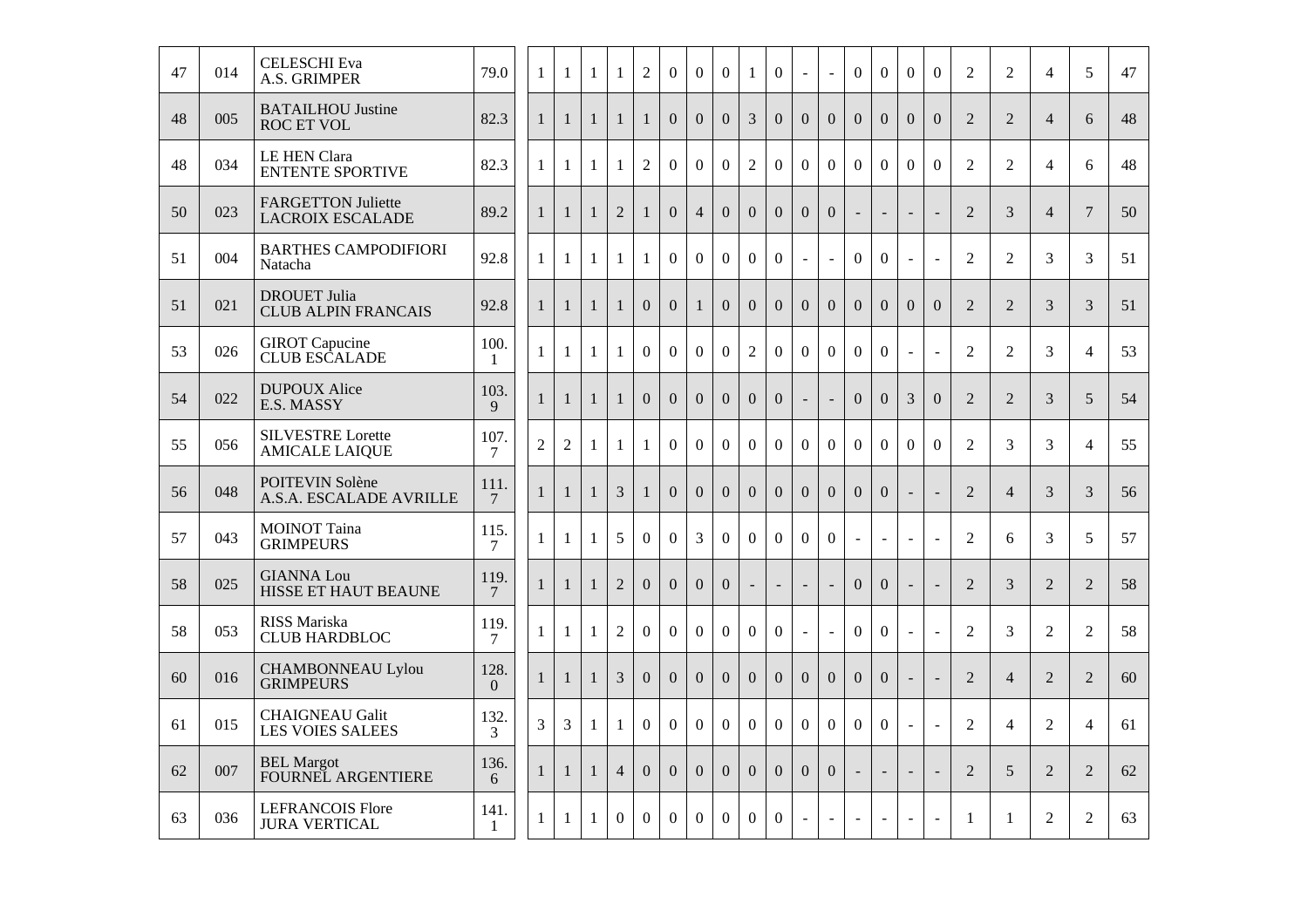## **Championnat de France de bloc jeunes 2022 Le 18/02/2022 à Rue du Manoir 50530 Sartilly, , SARTILLYRésultats officiels Qualification - U16 Hommes**

|                |               |                                                        |        |                                                                    |                |              |              |              |                |                |                |                |                | <b>Qualification</b> |                |                |                |                |                  |                |    |                |                         |                |
|----------------|---------------|--------------------------------------------------------|--------|--------------------------------------------------------------------|----------------|--------------|--------------|--------------|----------------|----------------|----------------|----------------|----------------|----------------------|----------------|----------------|----------------|----------------|------------------|----------------|----|----------------|-------------------------|----------------|
|                |               |                                                        |        | 2H<br>3H<br>4H<br>5H<br><b>6H</b><br>7H<br>8H<br>1H<br><b>Bloc</b> |                |              |              |              |                |                |                |                |                |                      |                |                |                |                |                  |                |    |                |                         |                |
|                |               |                                                        |        |                                                                    |                |              |              |              |                |                |                |                |                |                      |                |                |                |                |                  |                |    | <b>Bonus</b>   |                         |                |
|                | place dossard | identity                                               | points | Z                                                                  | T              | $\mathbf{Z}$ | T            | $\mathbf{Z}$ | T              | $\mathbf{Z}$   | T              | $\mathbf{Z}$   | T              | $\mathbf{Z}$         | T              | ${\bf z}$      | T              | Z              | Т                |                |    |                | Total Essai Total Essai | Cl.            |
| -1             | 113           | <b>RICHARD Samuel</b><br>MINERAL SPIRIT                | $-6.0$ | 1                                                                  | 1              | 1            | 1            | $\mathbf{1}$ | $\mathbf{1}$   | $\mathbf{1}$   | 1              | $\mathbf{1}$   | 3              | $\mathbf{1}$         | 1              | $\mathbf{1}$   | $\mathbf{0}$   | $\overline{2}$ | $\overline{2}$   | $\overline{7}$ | 10 | 8              | 9                       | $\mathbf{1}$   |
| $\overline{2}$ | 069           | <b>BERTONE Max</b><br>7 A L OUEST                      | $-3.9$ | $\mathbf{1}$                                                       | $\mathbf{1}$   | $\mathbf{1}$ | $\mathbf{1}$ | $\mathbf{1}$ | $\mathbf{1}$   | 1              | 1              | $\overline{2}$ | $\Omega$       | $\overline{2}$       | $\overline{2}$ | 1              | $\Omega$       | $\overline{2}$ | $\overline{2}$   | 6              | 8  | 8              | 11                      | $\overline{2}$ |
| 3              | 083           | EISEN - BARBOUR Gabriel<br><b>GRAVITE PLUS</b>         | $-1.7$ | $\mathbf{1}$                                                       | $\mathbf{1}$   | $\mathbf{1}$ | $\mathbf{1}$ | $\mathbf{1}$ | $\mathbf{1}$   | $\mathbf{1}$   | $\overline{3}$ | 1              | $\overline{0}$ | $\overline{2}$       | $\overline{2}$ | 1              | $\mathbf{0}$   | 1              | 1                | 6              | 9  | 8              | 9                       | 3              |
| $\overline{4}$ | 078           | <b>CLAUDE</b> Camille<br>DRAC VERCORS ESCALADE         | 1.6    | $\overline{1}$                                                     | $\mathbf{1}$   | $\mathbf{1}$ | $\mathbf{1}$ | $\mathbf{1}$ | $\mathbf{1}$   | $\mathbf{1}$   | $\mathbf{1}$   | $\overline{2}$ | $\Omega$       | 5                    | 5              | $\mathbf{1}$   | $\overline{0}$ | $\mathbf{1}$   | $\mathbf{1}$     | 6              | 10 | 8              | 13                      | $\overline{4}$ |
| 5              | 088           | <b>GSELL Adrien</b><br><b>TEAM BLOCK'OUT</b>           | 1.9    | 1                                                                  | $\mathbf{1}$   | $\mathbf{1}$ | $\mathbf{1}$ | $\mathbf{1}$ | $\overline{2}$ | 1              | $\overline{2}$ | 1              | $\Omega$       | 3                    | 3              | $\mathbf{1}$   | $\Omega$       | $\overline{4}$ | $\overline{4}$   | 6              | 13 | 8              | 13                      | 5              |
| 6              | 122           | <b>VALADIE Lilian</b><br>PAREMPUYRE VERTICAL           | 2.3    | $\mathbf{1}$                                                       | $\mathbf{1}$   | $\mathbf{1}$ | $\mathbf{1}$ | $\mathbf{1}$ | 1              | $\overline{2}$ | $\overline{2}$ |                | $\mathbf{0}$   | 3                    | 3              | $\overline{2}$ | $\Omega$       | 3              | $\boldsymbol{0}$ | 5              | 8  | 8              | 14                      | 6              |
| 7              | 070           | <b>BONNIOT Lilian</b><br><b>LYON ESCALADE SPORTIVE</b> | 2.8    | $\mathbf{1}$                                                       | $\mathbf{1}$   | $\mathbf{1}$ | $\mathbf{1}$ | $\mathbf{1}$ | $\overline{2}$ | 1              | 1              | -1             | $\Omega$       | $\mathbf{1}$         | $\mathbf{1}$   | $\overline{3}$ | $\Omega$       | $\Omega$       | $\Omega$         | 5              | 6  | $\tau$         | 9                       | $\overline{7}$ |
| 8              | 075           | <b>CHANDY</b> Ethan<br><b>UNION SPORTIVE CAGNES</b>    | 3.4    | $\overline{1}$                                                     | $\overline{1}$ | $\mathbf{1}$ | $\mathbf{1}$ | $\mathbf{1}$ | $\mathbf{1}$   | $\mathbf{1}$   | $\overline{2}$ | 1              | $\Omega$       | $\Omega$             | $\Omega$       | 1              | $\Omega$       | 1              | $\overline{4}$   | 5              | 9  | $\overline{7}$ | $\overline{7}$          | $8\,$          |
| 9              | 101           | <b>MARZULLO</b> Pierre<br>MINERAL SPIRIT               | 4.0    | $\mathbf{1}$                                                       | 1              | 1            | $\mathbf{1}$ | $\mathbf{1}$ | 1              | $\mathbf{1}$   | $\overline{2}$ | $\overline{2}$ | $\theta$       | $\Omega$             | $\Omega$       | $\mathbf{1}$   | $\Omega$       | -1             | $\overline{4}$   | 5              | 9  | $\tau$         | 8                       | 9              |
| 10             | 093           | <b>JOSEPH Titouan</b><br><b>TEAM SOLO ESCALADE</b>     | 4.7    | $\mathbf{1}$                                                       | $\mathbf{1}$   | $\mathbf{1}$ | $\mathbf{1}$ | $\mathbf{1}$ | $\mathbf{1}$   |                | $\overline{3}$ | $\mathbf{1}$   | $\Omega$       | 3                    | $\overline{3}$ | $\mathbf{1}$   | $\Omega$       | $\Omega$       | $\Omega$         | 5              | 9  | $\tau$         | 9                       | 10             |
| 11             | 090           | <b>HASSON</b> Emilien<br>MINERAL SPIRIT                | 5.4    | 1                                                                  | $\mathbf{1}$   | 1            | 1            | $\mathbf{1}$ | $\overline{2}$ | $\mathbf{1}$   | 5              | 1              | $\Omega$       | $\overline{2}$       | $\overline{2}$ | $\overline{2}$ | $\Omega$       | $\Omega$       | $\Omega$         | 5              | 11 | $\tau$         | 9                       | 11             |
| 12             | 100           | <b>MARQUEZ Owen</b><br><b>BLOCK'OUT LISSES</b>         | 6.3    | 1                                                                  | 1              | 1            | $\mathbf{1}$ | $\mathbf{1}$ | $\mathbf{1}$   | 1              | $\overline{4}$ | $\overline{0}$ | $\overline{0}$ | $\overline{4}$       | $\overline{4}$ | $\Omega$       | $\Omega$       | 5              | $\Omega$         | 5              | 11 | 6              | 13                      | 12             |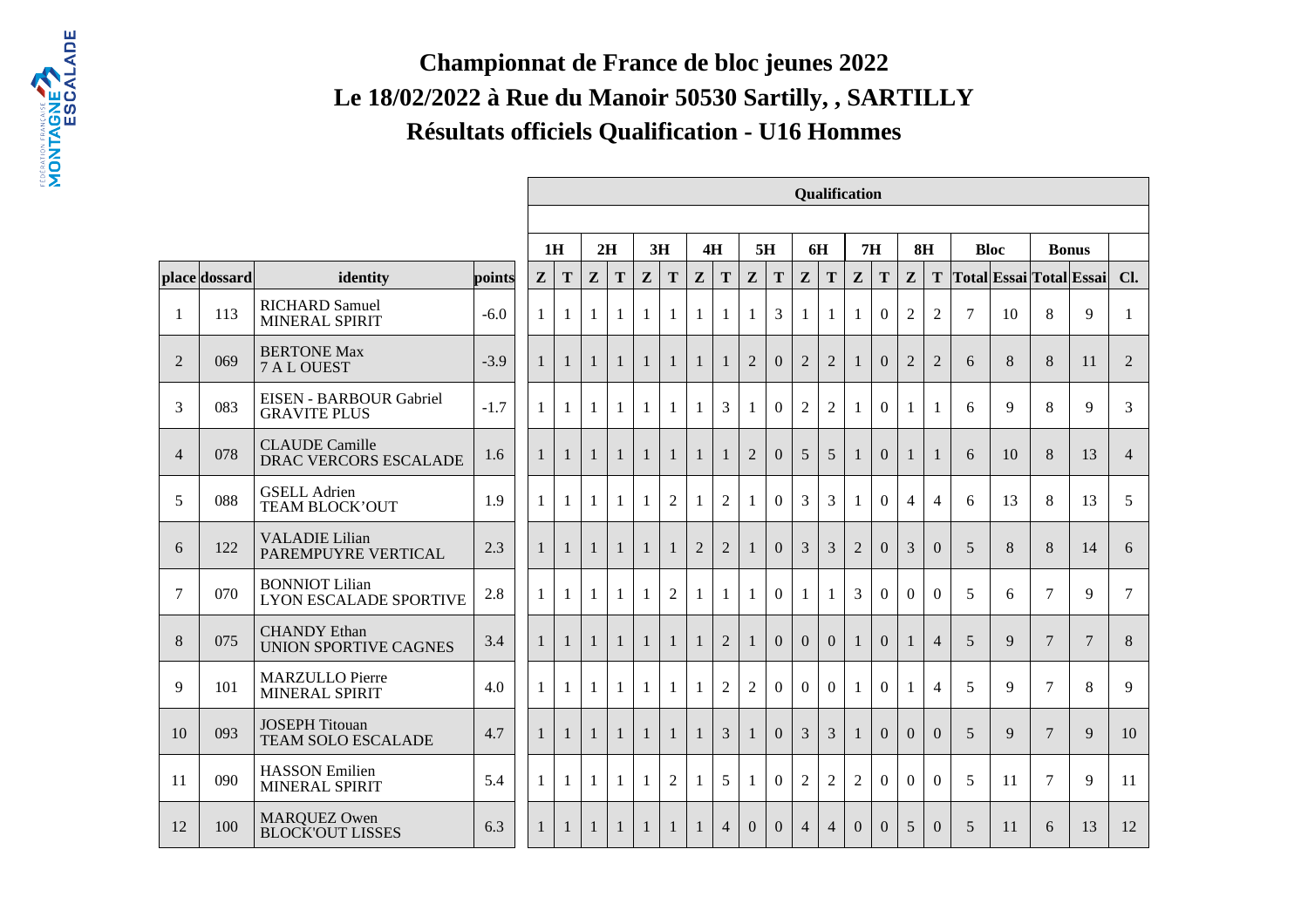| 13 | 110 | MUCCHIELLI Sasha<br><b>LE 8 ASSURE</b>                | 7.2  | 1              | $\mathbf{1}$   | $\mathbf{1}$ | 1              | 1              | $\mathbf{1}$   | 1              | $\overline{0}$   | $\mathbf{1}$   | $\overline{0}$   | 3                | 3                | $\overline{2}$   | $\overline{0}$ | $\mathbf{2}$   | $\boldsymbol{0}$         | $\overline{4}$ | 6              | 8              | 12     | 13 |
|----|-----|-------------------------------------------------------|------|----------------|----------------|--------------|----------------|----------------|----------------|----------------|------------------|----------------|------------------|------------------|------------------|------------------|----------------|----------------|--------------------------|----------------|----------------|----------------|--------|----|
| 14 | 114 | <b>SAGE Juluan</b><br><b>CAF LA ROCHE</b>             | 8.2  | $\mathbf{1}$   | $\mathbf{1}$   | $\mathbf{1}$ | $\mathbf{1}$   | $\mathbf{1}$   | $\mathbf{1}$   | $\mathbf{1}$   | $\overline{2}$   | $\mathbf{1}$   | $\overline{0}$   | $\overline{0}$   | $\Omega$         | $\overline{2}$   | $\overline{0}$ | $\mathbf{1}$   | $\overline{0}$           | $\overline{4}$ | 5              | $\overline{7}$ | 8      | 14 |
| 15 | 097 | <b>LARRIEU Yoann</b><br>TEAM SOLO ESCALADE            | 9.3  | $\mathbf{1}$   | $\mathbf{1}$   | $\mathbf{1}$ | $\mathbf{1}$   | $\mathbf{1}$   | $\mathbf{1}$   | $\mathbf{1}$   | $\overline{4}$   | $\mathbf{1}$   | $\overline{0}$   | 5                | $\boldsymbol{0}$ | $\overline{2}$   | $\overline{0}$ | $\overline{0}$ | $\mathbf{0}$             | $\overline{4}$ | $\overline{7}$ | $\tau$         | 12     | 15 |
| 16 | 066 | <b>BARBOT Victor</b><br><b>AUSTRAL ROC</b>            | 10.4 | $\mathbf{1}$   | $\mathbf{1}$   | $\mathbf{1}$ | $\mathbf{1}$   | $\mathbf{1}$   | $\mathbf{1}$   | $\overline{3}$ | $\overline{0}$   | $\mathbf{1}$   | $\overline{0}$   | 5                | 5                | $\Omega$         | $\Omega$       | 3              | $\Omega$                 | $\overline{4}$ | 8              | $\tau$         | 15     | 16 |
| 17 | 103 | <b>MEZARD</b> Tom<br>A.S. GRIMPER                     | 11.6 | $\mathbf{1}$   | 1              | $\mathbf{1}$ | $\mathbf{1}$   | $\mathbf{1}$   | $\mathbf{1}$   | $\mathbf{1}$   | $\overline{2}$   | $\mathbf{1}$   | $\overline{0}$   | $\overline{0}$   | $\overline{0}$   | $\overline{3}$   | $\overline{0}$ | $\overline{0}$ | $\overline{0}$           | $\overline{4}$ | 5              | 6              | 8      | 17 |
| 18 | 084 | <b>ETCHAR Akyan</b><br>7 A L OUEST                    | 12.9 | $\mathbf{1}$   | $\mathbf{1}$   | $\mathbf{1}$ | $\mathbf{1}$   | $\mathbf{1}$   | $\mathbf{1}$   | $\mathbf{1}$   | 3                | $\mathbf{1}$   | $\boldsymbol{0}$ | $\overline{0}$   | $\overline{0}$   | $\overline{0}$   | $\overline{0}$ | $\overline{4}$ | $\overline{0}$           | $\overline{4}$ | 6              | 6              | 9      | 18 |
| 19 | 065 | <b>AYRAULT</b> Esteban<br><b>VERTICAL ART LE MANS</b> | 14.3 | 1              | $\mathbf{1}$   | $\mathbf{1}$ | $\mathbf{1}$   | $\mathbf{1}$   | $\mathbf{1}$   | $\mathbf{1}$   | $\mathbf{0}$     | $\overline{2}$ | $\overline{0}$   | $\overline{4}$   | $\overline{4}$   | $\boldsymbol{0}$ | $\overline{0}$ | $\overline{0}$ | $\mathbf{0}$             | $\overline{4}$ | $\tau$         | 6              | 10     | 19 |
| 20 | 076 | <b>CHATEIGNER Modan</b><br><b>ASPTT NANTES</b>        | 15.7 | $\mathbf{1}$   | $\mathbf{1}$   | $\mathbf{1}$ | $\mathbf{1}$   | $\mathbf{1}$   | $\mathbf{1}$   | $\mathbf{1}$   | $\overline{0}$   | $\mathbf{1}$   | $\overline{0}$   | 5                | 5                | $\Omega$         | $\Omega$       | $\Omega$       | $\Omega$                 | $\overline{4}$ | 8              | 6              | 10     | 20 |
| 21 | 073 | <b>BRIDOUX</b> Esteban<br><b>DEVERS TROYES</b>        | 17.2 | $\mathbf{1}$   | $\mathbf{1}$   | 1            | $\mathbf{1}$   | $\mathbf{1}$   | $\overline{4}$ | 1              | $\overline{0}$   | $\mathbf{1}$   | $\overline{0}$   | $\Omega$         | $\overline{0}$   | $\overline{0}$   | $\overline{0}$ | 3              | 3                        | $\overline{4}$ | 9              | 6              | 8      | 21 |
| 22 | 067 | <b>BEAUDOUIN Victor</b><br>THE ROOF BREST             | 18.8 | $\overline{2}$ | $\overline{2}$ | $\mathbf{1}$ | $\overline{3}$ | $\mathbf{1}$   | $\mathbf{1}$   | $\mathbf{1}$   | $\overline{0}$   | $\overline{0}$ | $\overline{0}$   | 5                | 5                | $\overline{0}$   | $\overline{0}$ | $\overline{0}$ | $\overline{0}$           | $\overline{4}$ | 11             | 5              | 10     | 22 |
| 23 | 079 | <b>COLIN Louis</b><br><b>LES MONTES EN L'AIR</b>      | 20.4 | 1              | $\mathbf{1}$   | $\mathbf{1}$ | $\mathbf{1}$   | $\mathbf{1}$   | $\mathbf{1}$   | $\mathbf{1}$   | $\boldsymbol{0}$ | $\mathbf{1}$   | $\boldsymbol{0}$ | $\boldsymbol{0}$ | $\boldsymbol{0}$ | $\overline{2}$   | $\overline{0}$ | $\mathbf{0}$   | $\boldsymbol{0}$         | 3              | 3              | 6              | $\tau$ | 23 |
| 24 | 109 | <b>MORETTI Lilian</b><br><b>BRIANCON ESCALADE</b>     | 22.2 | $\mathbf{1}$   | $\mathbf{1}$   | $\mathbf{1}$ | $\mathbf{1}$   | $\mathbf{1}$   | $\mathbf{1}$   | $\mathbf{1}$   | $\overline{0}$   | $\mathbf{1}$   | $\Omega$         | $\Omega$         | $\Omega$         | $\overline{4}$   | $\Omega$       | $\blacksquare$ | $\overline{\phantom{a}}$ | 3              | 3              | 6              | 9      | 24 |
| 25 | 112 | PLANCHE Léo<br><b>SAC A POF</b>                       | 24.0 | $\mathbf{1}$   | $\mathbf{1}$   | $\mathbf{1}$ | 1              | $\overline{2}$ | $\overline{2}$ | 3              | $\overline{0}$   | $\mathbf{1}$   | $\overline{0}$   | $\Omega$         | $\overline{0}$   | 5                | $\overline{0}$ | $\mathbf{0}$   | $\overline{0}$           | $\overline{3}$ | $\overline{4}$ | 6              | 13     | 25 |
| 26 | 080 | <b>DOUADY Fabio</b><br>DRAC VERCORS ESCALADE          | 25.8 | 2              | $\overline{2}$ | $\mathbf{1}$ | $\mathbf{1}$   | $\mathbf{1}$   | $\overline{2}$ | $\overline{2}$ | $\overline{0}$   | $\mathbf{1}$   | $\overline{0}$   | 5                | $\overline{0}$   | $\overline{0}$   | $\overline{0}$ | $\overline{0}$ | $\overline{0}$           | 3              | 5              | 6              | 12     | 26 |
| 27 | 125 | ZANETTI-LARGE Octave<br><b>VAYRESTICAL</b>            | 27.8 | $\overline{2}$ | $\overline{2}$ | $\mathbf{1}$ | $\mathbf{1}$   | $\mathbf{1}$   | $\mathfrak{Z}$ | $\mathbf{1}$   | $\boldsymbol{0}$ | $\mathbf{1}$   | $\overline{0}$   | 5                | $\overline{0}$   | $\overline{0}$   | $\overline{0}$ | $\overline{0}$ | $\mathbf{0}$             | 3              | 6              | 6              | 11     | 27 |
| 28 | 096 | <b>LACOMBE Timeo</b><br><b>AQUA GRIMPE MILLAU</b>     | 29.8 | $\mathbf{1}$   | $\mathbf{1}$   | $\mathbf{1}$ | $\overline{2}$ | 5              | 5              | $\mathfrak{Z}$ | $\overline{0}$   | $\mathbf{1}$   | $\overline{0}$   | $\overline{0}$   | $\Omega$         | $\overline{4}$   | $\Omega$       | $\Omega$       | $\Omega$                 | 3              | 8              | 6              | 15     | 28 |
| 29 | 105 | <b>MONTAGNON Noah</b><br>A.S.C.P.A.                   | 31.9 | $\mathbf{1}$   | $\mathbf{1}$   | $\mathbf{1}$ | $\mathbf{1}$   | $\mathbf{1}$   | $\mathbf{1}$   | 1              | $\overline{0}$   | $\mathbf{1}$   | $\overline{0}$   | $\overline{0}$   | $\overline{0}$   | $\overline{0}$   | $\overline{0}$ | $\mathbf{0}$   | $\overline{0}$           | 3              | 3              | 5              | 5      | 29 |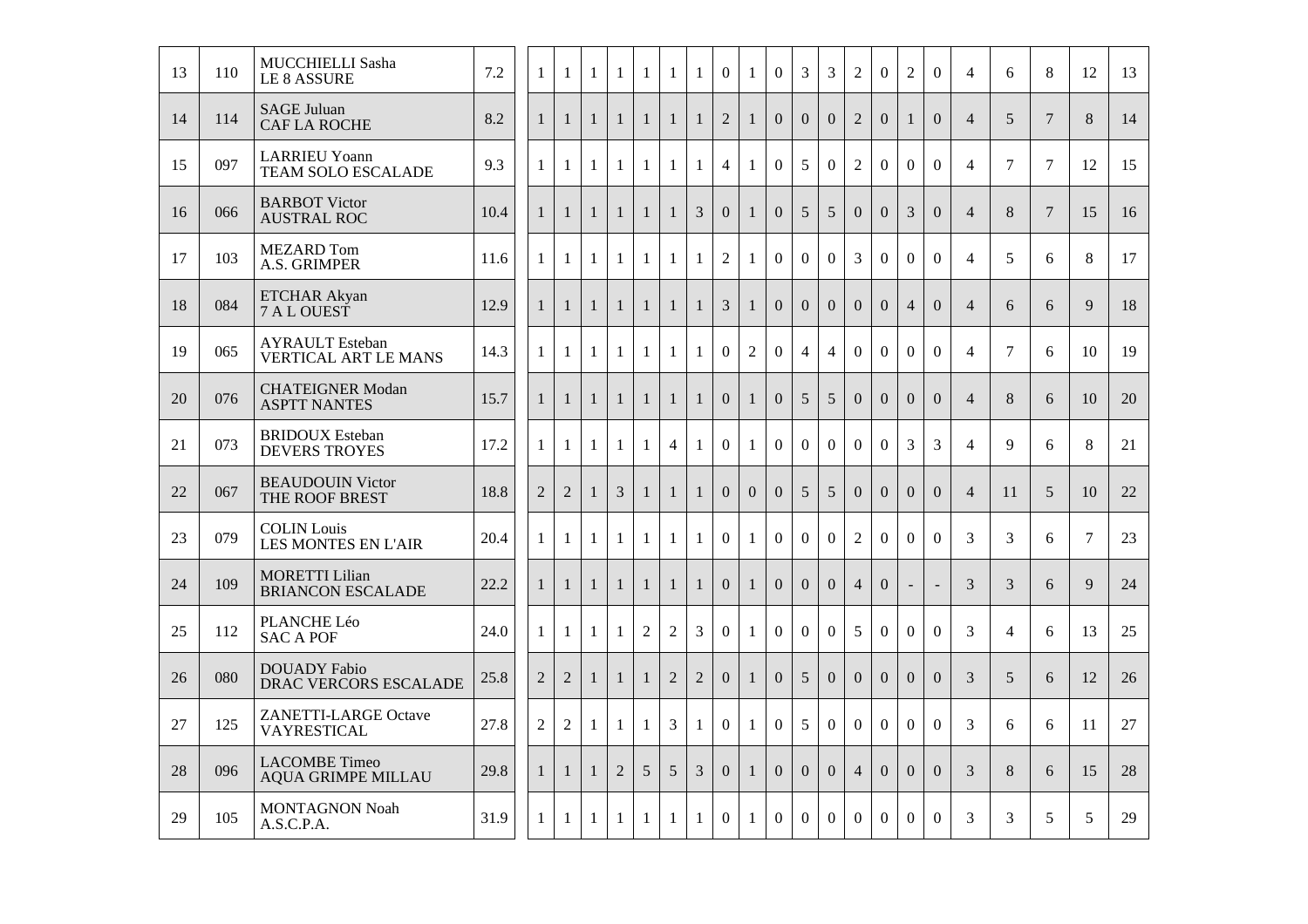| 30 | 108 | MOREL HEYDENREICH Nils<br><b>CHATEAU - THIERRY</b>   | 34.1 | $\mathbf{1}$   | $\mathbf{1}$   | $\mathbf{1}$   | $\mathbf{1}$   | $\mathbf{1}$   | $\mathbf{1}$   | $\mathbf{1}$   | $\overline{0}$   | $\mathbf{2}$   | $\theta$         | $\overline{0}$ | $\overline{0}$ | $\overline{0}$ | $\overline{0}$   | $\overline{0}$   | $\overline{0}$           | 3              | 3              | 5              | 6              | 30 |
|----|-----|------------------------------------------------------|------|----------------|----------------|----------------|----------------|----------------|----------------|----------------|------------------|----------------|------------------|----------------|----------------|----------------|------------------|------------------|--------------------------|----------------|----------------|----------------|----------------|----|
| 31 | 081 | <b>ECOTIERE Nell</b><br>PARTAGE ESCALADE             | 36.3 | $\mathbf{1}$   | $\mathbf{1}$   | 1              | $\mathbf{1}$   | $\mathbf{1}$   | $\mathbf{1}$   | $\overline{3}$ | $\overline{0}$   | $\mathbf{1}$   | $\overline{0}$   | $\overline{0}$ | $\overline{0}$ | $\overline{0}$ | $\boldsymbol{0}$ | $\mathbf{0}$     | $\mathbf{0}$             | 3              | 3              | 5              | $\overline{7}$ | 31 |
| 32 | 118 | <b>SKRABACZ Eliott</b><br>LE 8 ASSURE                | 38.6 | $\mathbf{1}$   | $\mathbf{1}$   | $\mathbf{1}$   | $\mathbf{1}$   | $\mathbf{1}$   | $\mathbf{1}$   | $\overline{0}$ | $\overline{0}$   | 3              | $\overline{0}$   | $\Omega$       | $\Omega$       | $\Omega$       | $\Omega$         | $\overline{2}$   | $\Omega$                 | $\overline{3}$ | 3              | $\mathfrak{S}$ | 8              | 32 |
| 33 | 106 | <b>MOREAU</b> Gonzague<br>LA DEGAINE ESCALADE ET     | 41.0 | $\mathbf{1}$   | $\mathbf{1}$   | 1              | 1              | $\mathbf{1}$   | $\mathbf{1}$   | $\mathbf{1}$   | $\overline{0}$   | $\overline{0}$ | $\overline{0}$   | 5              | $\Omega$       | $\Omega$       | $\overline{0}$   | $\overline{0}$   | $\overline{0}$           | 3              | 3              | 5              | 9              | 33 |
| 34 | 072 | <b>BOURDEAUD HUY Galaad</b><br><b>SAC A POF</b>      | 43.5 | $\mathbf{1}$   | $\mathbf{1}$   | $\mathbf{1}$   | $\mathbf{1}$   | $\mathbf{1}$   | $\overline{2}$ | $\mathbf{1}$   | $\overline{0}$   | $\mathbf{1}$   | $\overline{0}$   | $\overline{0}$ | $\overline{0}$ | $\overline{0}$ | $\overline{0}$   | $\overline{0}$   | $\overline{0}$           | 3              | $\overline{4}$ | 5              | 5              | 34 |
| 34 | 116 | <b>SANTAL Nolan</b><br><b>LE MUR</b>                 | 43.5 | $\mathbf{1}$   | 1              | $\mathbf{1}$   | $\sqrt{2}$     | $\mathbf{1}$   | $\mathbf{1}$   | $\mathbf{1}$   | $\overline{0}$   | $\mathbf{1}$   | $\boldsymbol{0}$ | $\overline{0}$ | $\overline{0}$ | $\overline{0}$ | $\Omega$         | $\mathbf{0}$     | $\overline{0}$           | 3              | $\overline{4}$ | 5              | 5              | 34 |
| 36 | 064 | <b>AUTRET Yann</b><br><b>CRACQ JEUNES ESCALADE</b>   | 48.6 | $\mathbf{1}$   | $\mathbf{1}$   | $\mathbf{1}$   | $\mathbf{1}$   | $\mathbf{1}$   | $\overline{2}$ | $\mathbf{1}$   | $\overline{0}$   | $\overline{2}$ | $\overline{0}$   | $\Omega$       | $\Omega$       | $\Omega$       | $\overline{0}$   |                  | $\overline{\phantom{a}}$ | 3              | $\overline{4}$ | $\overline{5}$ | 6              | 36 |
| 37 | 121 | <b>VACTHER Loric</b><br><b>AIN ROC</b>               | 51.3 | $\mathbf{1}$   | $\mathbf{1}$   | $\mathbf{1}$   | $\mathbf{1}$   | $\overline{2}$ | $\overline{2}$ | $\overline{4}$ | $\overline{0}$   | $\mathbf{1}$   | $\overline{0}$   | $\sim$         | $\sim$         | $\overline{0}$ | $\overline{0}$   | $\boldsymbol{0}$ | $\overline{0}$           | 3              | $\overline{4}$ | 5              | 9              | 37 |
| 38 | 082 | <b>EDOUARD Nathan</b><br>ROC EVASION ANNECY          | 54.0 | $\mathbf{1}$   | $\mathbf{1}$   | $\mathbf{1}$   | $\mathbf{1}$   | $\mathbf{1}$   | 3              | $\mathbf{1}$   | $\overline{0}$   | $\mathbf{1}$   | $\Omega$         | $\overline{0}$ | $\Omega$       | $\Omega$       | $\Omega$         | $\Omega$         | $\overline{0}$           | 3              | 5              | $\overline{5}$ | 5              | 38 |
| 39 | 123 | <b>VALES Mael</b><br>M.J.C. MIGENNES                 | 56.9 | $\mathbf{1}$   | $\mathbf{1}$   | -1             | $\mathbf{1}$   | $\mathbf{1}$   | 3              | $\overline{2}$ | $\overline{0}$   | $\mathbf{1}$   | $\overline{0}$   | $\overline{0}$ | $\overline{0}$ | $\overline{0}$ | $\overline{0}$   | $\mathbf{0}$     | $\overline{0}$           | 3              | 5              | 5              | 6              | 39 |
| 40 | 117 | <b>SCOTTO Matteo</b><br><b>COC ESCALADE</b>          | 59.8 | $\overline{2}$ | $\overline{2}$ | $\mathbf{1}$   | $\mathbf{1}$   | $\mathbf{1}$   | 3              | $\mathbf{1}$   | $\boldsymbol{0}$ | $\mathbf{1}$   | $\theta$         | $\overline{0}$ | $\overline{0}$ | $\overline{0}$ | $\overline{0}$   | $\overline{0}$   | $\theta$                 | 3              | 6              | 5              | 6              | 40 |
| 41 | 111 | <b>ORJAS</b> Arthur<br><b>SURESNES ESCALADE</b>      | 62.7 | $\overline{2}$ | $\overline{2}$ | $\overline{2}$ | $\overline{2}$ | $\mathbf{1}$   | $\overline{2}$ | $\mathbf{1}$   | $\overline{0}$   | $\mathbf{1}$   | $\overline{0}$   | $\mathbf{0}$   | $\overline{0}$ | $\overline{0}$ | $\boldsymbol{0}$ | $\mathbf{0}$     | $\overline{0}$           | 3              | 6              | 5              | $\tau$         | 41 |
| 42 | 074 | <b>CASTRES</b> Ilan<br><b>CIME - CARBONNE</b>        | 65.8 | $\overline{2}$ | $\overline{2}$ | $\mathbf{1}$   | $\mathbf{1}$   | $\mathbf{1}$   | $\overline{3}$ | $\overline{3}$ | $\overline{0}$   | $\mathbf{1}$   | $\overline{0}$   | $\Omega$       | $\Omega$       | $\Omega$       | $\Omega$         | $\Omega$         | $\Omega$                 | $\overline{3}$ | 6              | $\mathfrak{S}$ | 8              | 42 |
| 43 | 087 | <b>GODEAU</b> Arthur<br><b>CLUB ESCALADE EVASION</b> | 68.9 | $\mathbf{1}$   | $\mathbf{1}$   | $\overline{2}$ | $\overline{3}$ | $\overline{2}$ | $\overline{3}$ | $\mathbf{1}$   | $\overline{0}$   | $\omega$       | $\mathbb{Z}^2$   | $\overline{0}$ | $\overline{0}$ | 5              | $\overline{0}$   | $\mathbb{Z}^2$   | $\mathbb{Z}^2$           | 3              | $\overline{7}$ | 5              | 11             | 43 |
| 44 | 095 | <b>KUZNIEZOW Louka</b><br><b>LES MONTES EN L'AIR</b> | 72.1 | $\mathbf{1}$   | $\mathbf{1}$   | $\mathbf{1}$   | $\mathbf{1}$   | $\mathbf{1}$   | $\overline{2}$ | $\overline{2}$ | $\overline{0}$   | $\overline{0}$ | $\overline{0}$   | $\overline{0}$ | $\overline{0}$ | $\overline{0}$ | $\overline{0}$   | $\overline{0}$   | $\overline{0}$           | 3              | $\overline{4}$ | $\overline{4}$ | 5              | 44 |
| 44 | 107 | <b>MOREAU</b> Maxence<br>SURESNES ESCALADE           | 72.1 | 1              | 1              | -1             | 1              | 1              | $\overline{2}$ | $\overline{0}$ | $\overline{0}$   | $\mathbf{2}$   | $\boldsymbol{0}$ | $\Omega$       | $\Omega$       | $\Omega$       | $\Omega$         | $\Omega$         | $\Omega$                 | 3              | $\overline{4}$ | $\overline{4}$ | 5              | 44 |
| 46 | 089 | <b>HAAG Vassili</b><br><b>C.A.F. CHALONS EN</b>      | 78.7 | $\mathbf{1}$   | $\mathbf{1}$   | $\mathbf{1}$   | $\mathbf{1}$   | $\mathbf{1}$   | $\overline{2}$ | $\overline{4}$ | $\overline{0}$   | $\overline{0}$ | $\Omega$         | $\Omega$       | $\Omega$       | $\Omega$       | $\Omega$         | $\Omega$         | $\Omega$                 | 3              | $\overline{4}$ | $\overline{4}$ | $\overline{7}$ | 46 |